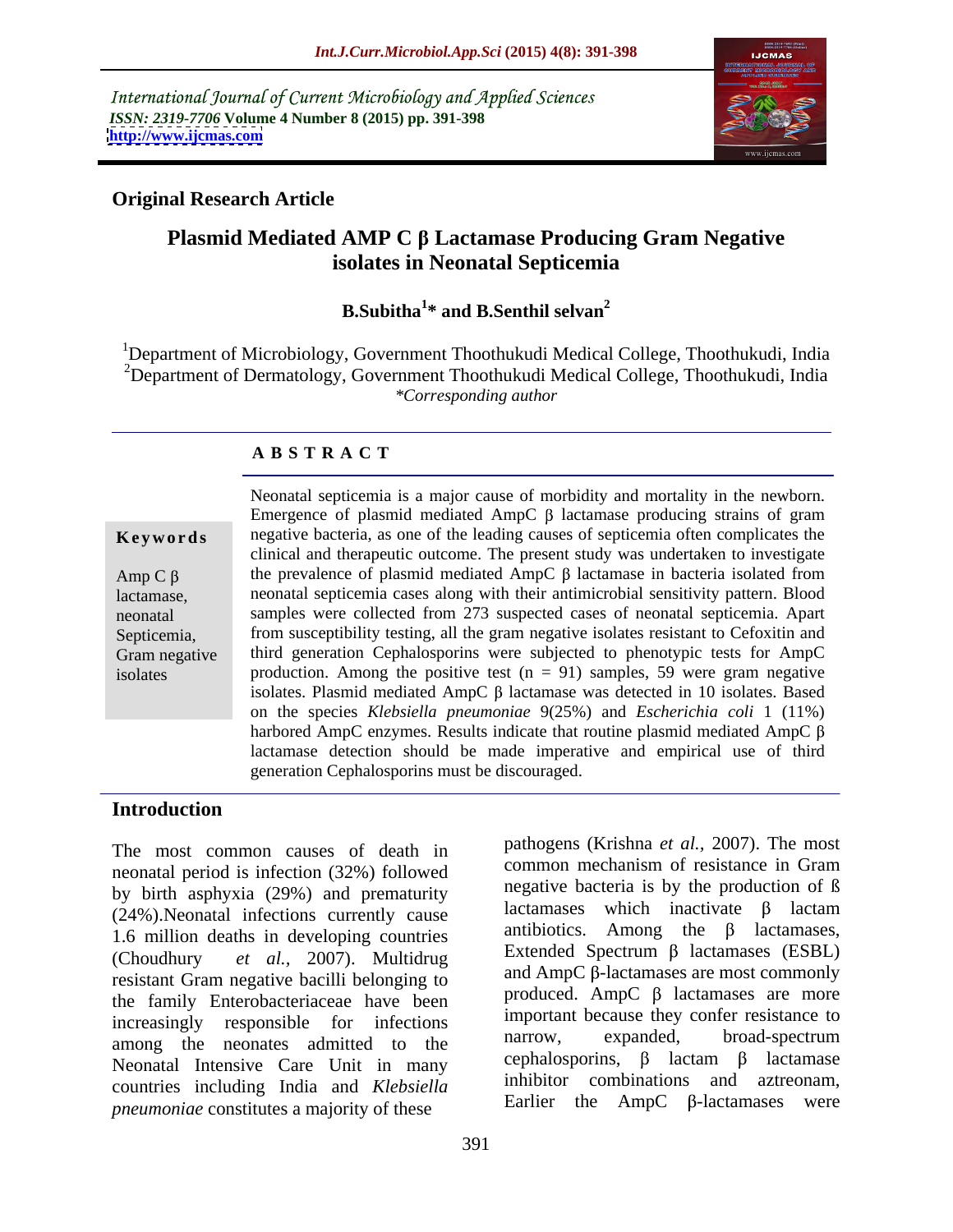presumed to be chromosomally encoded. Ceftriaxone  $(30 \mu g)$  Cefuroxime  $(30\mu g)$ , Recently the plasmid mediated AmpC  $\beta$  Ciprofloxacin (5µg), Gentamicin (10µg), lactamase has also arisen through the Imipenem (10µg), Trimethoprim/ transfer of chromosomal genes for AmpC  $\beta$  sulfamethoxazole (1.25/23.75µg), lactamase on to plasmids. This transfer has Cefoperazone/ sulbactam (75/30µg) and resulted in plasmid-mediated AmpC beta Piperacillin (100/µg). All disks were lactamases in isolates of *E. coli*, *Klebsiella pneumoniae, Salmonella sp* and *Proteus mirabilis* thus providing a new mechanism of resistance for those originally AmpC deficient bacterial strains (Suranjana Arora AMPC enzyme production was tested by a and Manjusribal, 2005; Neelam Taneja *et al.,* 2008 and Shahid *et al.,* 2004). by Manchanda and Singh (2003). 10 to 15 Prevalence of this resistance mechanism mg fresh overnight growth from MHA was appears to be increasing and has been taken in a centrifuge tube. Peptone water responsible for nosocomial outbreaks, was added and centrifuged 3000 rpm for 15 avoidable therapeutic failures and outbreaks min. Crude enzyme extract was prepared by of multidrug resistant Gram negative repeated freeze thawing for five to seven pathogens that require expensive control times. Lawn cultures of E. coli ATCC efforts (Kenneth S Thomson, 2001). Hence 25922 were prepared on Muller Hinton Agar this prospective study is conducted to  $\Box$  plates and Cefoxitin (30  $\mu$ g) discs were evaluate the antibiotic resistance pattern and placed on the plate. Slits were cut using a plasmid mediated AmpC ß lactamase sterile surgical blade 3 mm away from the production in gram negative isolates of Cefoxitin disc. 10 µg enzyme extract was neonatal septicemia. added to a well made at the outer edge of the presention and the boson of the column of the column of the state of the state of the state of the state of the state of the state of the state of the state of the state of the state of the state of the state of the state

Blood samples were collected from 273 flattening of the zone of inhibition, clinically suspected septicemia neonates admitted to Neonatal Intensive Care Unit, Cefoxitin (positive result), or the absence of over a period of 14 months. Samples were a distortion, indicating no significant inoculated in to brain heart infusion broth. inactivation of Cefoxitin (negative result). The broth was incubated aerobically at 37<sup>o</sup>C. A subculture was done after 18 hours; **AMPC disk test** if no growth was obtained, the bottles were Media used for sub culturing included diffusion method as per CLSI guidelines. Antimicrobials used were Amikacin  $(30\mu g)$ ,

 $sulfamethoxazole$  (1.25/23.75 $\mu$ g), obtained from Hi - Media.

### **Modified three dimensional test**

**Material and Methods** overnight. After incubation, plates were modified three-dimensional test as described times. Lawn cultures of *E. coli* ATCC slit. The plates were incubated at 37°C examined for either an indentation or a indicating enzymatic inactivation of

### **AMPC disk test**

tested for seven consecutive days. Any sign Plasmid mediated AmpC beta lactamases of growth was followed-up by subculture. production was further tested by the AmpC chocolate agar, blood agar and MacConkey and Ellen Smith Moland (2005). AmpC agar (HiMedia). Isolates were identified by disks were prepared by applying 20ml of a using standard biochemical test. 1:1 mixture of saline and 100×tris-EDTA to Antimicrobial susceptibility tests were sterile filter paper disks. Several colonies of performed using the Kirby Bauer disc each test organism were applied to a disk. disk test as described by Jennifer A Black The surface of a Mueller-Hinton agar plate was inoculated with a lawn of 0.5 McFarland suspension of Cefoxitin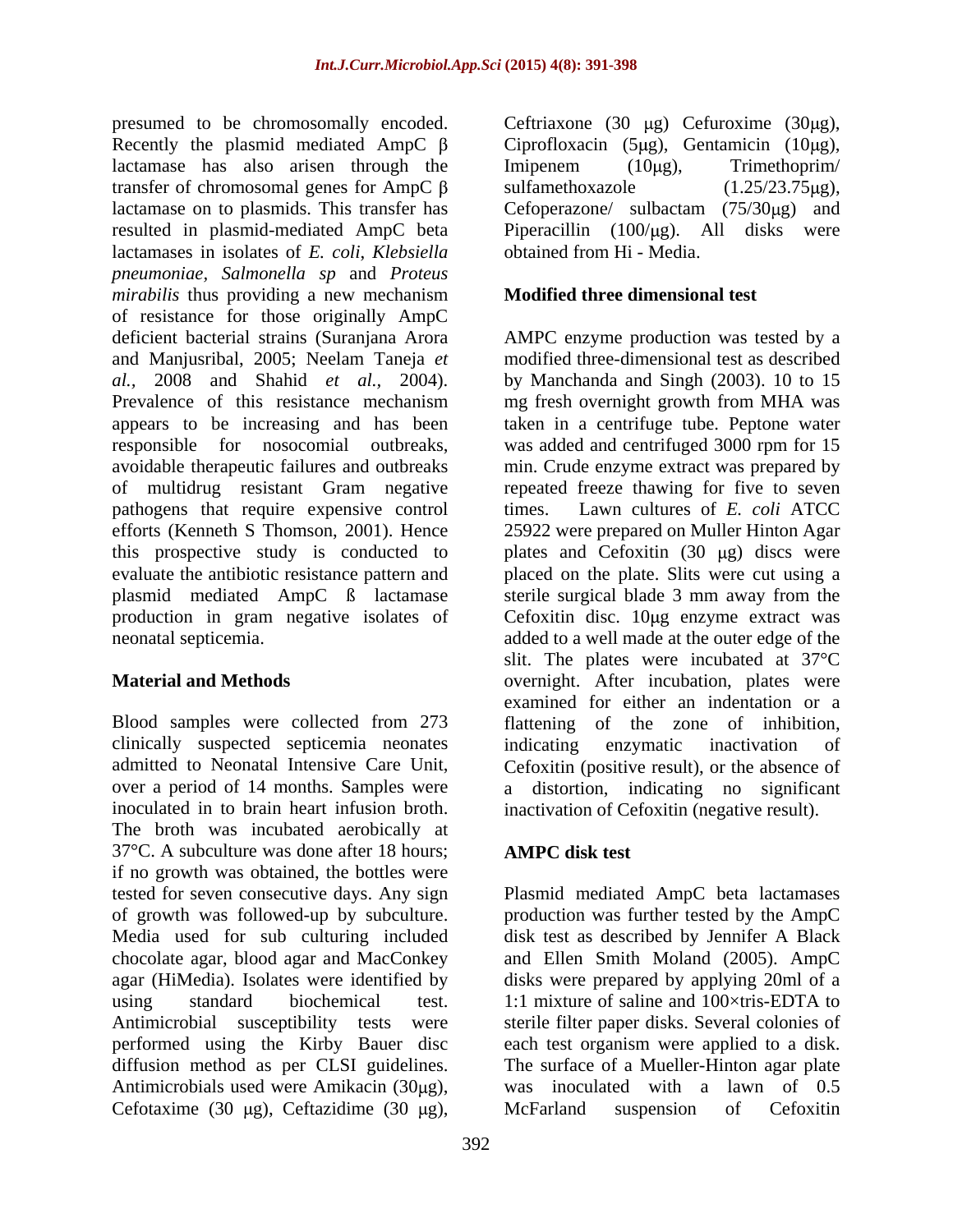susceptible *E. coli* ATCC 25922. A 30 mcg **Ethical consideration** cefoxitin disc was placed on the inoculated surface of the Mueller-Hinton Approval was obtained from the ethical agar. The AmpC disk was then placed committee prior to conduct of this study. almost touching the antibiotic disc with the inoculated disc face in contact with the agar surface. The plate was then inverted and incubated overnight at 35°C. After **Results and Discussion** incubation, plates were examined for either an indentation or a flattening of the zone of of cefoxitin (positive result), or the absence of a distortion, indicating no significant negative organisms constituted 64 %  $(n=59)$ 

# **Transfer of cefoxitin resistance and**

Transconjugation experiments were done as Imepenam followed by 96% to per the procedure by Subha *et al.* (2003) with few modifications. Mating was performed with *Escherichia coli* K12 J53 Azi<sup>r</sup> (kindly provided by Professor Dr Raju B Appala, PSG Medical College & Hospital, mixed in the ratio of  $1:10...200$  ul of the Modified Three Dimensional Extract spread on the trypticase soy agar plates lactamase production was observed in 25%  $10 \mu g/ml$  of cefotaxime with the help of the respectively (Table 2). L-rod. The plates were incubated overnight at  $37^{\circ}$ C. at  $37^{\circ}$ C. The AmpC  $\beta$  lactamase producing 9

diffusion technique.

### **Ethical consideration**

Informed consent was obtained from the parents of neonates.

#### **Results and Discussion**

inhibition, indicating enzymatic inactivation septicaemia, 91(33%) were positive in inactivation of cefoxitin (negative result). The total 91 bacterial isolates whereas **Confirmation of plasmid mediation in** (n =32). *Klebsiella pneumoniae* 36(40%) **AmpC** β lactamases production was the most common organism among the **Conjugation assay**  $9(10\%)$ , *Enterobacter* spp 7(7%), **AmpC lactamase production** Out of 273 suspected cases of neonatal culture for pathogenic organisms. Gram negative organisms constituted 64 % (n=59) Gram positive organisms constituted 36 % GNB isolates followed by *Escherichia coli* 9(10%), *Enterobacter spp* 7(7%), *Pseudomonas aeruginosa* 5 (5%), and *Acinetobacter spp* 2 (2%). Antibiotic susceptibility testing revealed Gram negative organisms were 100% sensitive to Imepenam followed by 96% to Cefoperazone - sulbactum, 83% to Cefepime and 61% to Amikacin (Table 1).

(kindly provided by Professor Dr Raju Of the 59 gram negative rods, 15(25%) were Coimbatore) as the recipient strain. generation Cephalosporins. Gram negative Overnight brain heart infusion (BHI) broth isolates (n=15) resistant to 3rd Generation cultures (0.5 Mac Farland turbidity matched) Cephalosporins and Cefoxitin were tested of the donor and the recipient strains were for  $AmpC \beta$  lactamase production by the mixed culture after overnight incubation was Method and AmpC disk method. AmpC  $\beta$ containing 250 g/ml of sodium azide and and 22% of *K. pneumoniae* and *E. coli* found to be resistant to Cefoxitin and third Modified Three Dimensional Extract lactamase production was observed in 25% respectively (Table 2).

The plates were then observed for the isolates were subjected to transconjugation presence of the transconjugants, which were assay to demonstrate whether the AmpC  $\beta$ then biochemically identified. The lactamase is plasmid mediated one by using transconjugants were then tested for their *Escherichia coli* K12 J53 Azi<sup>r</sup> antibiotic sensitivity pattern by the disc strain) as per Abigail et al with few*Klebsiella* isolates and 2 *Escherichia coli* (Recipient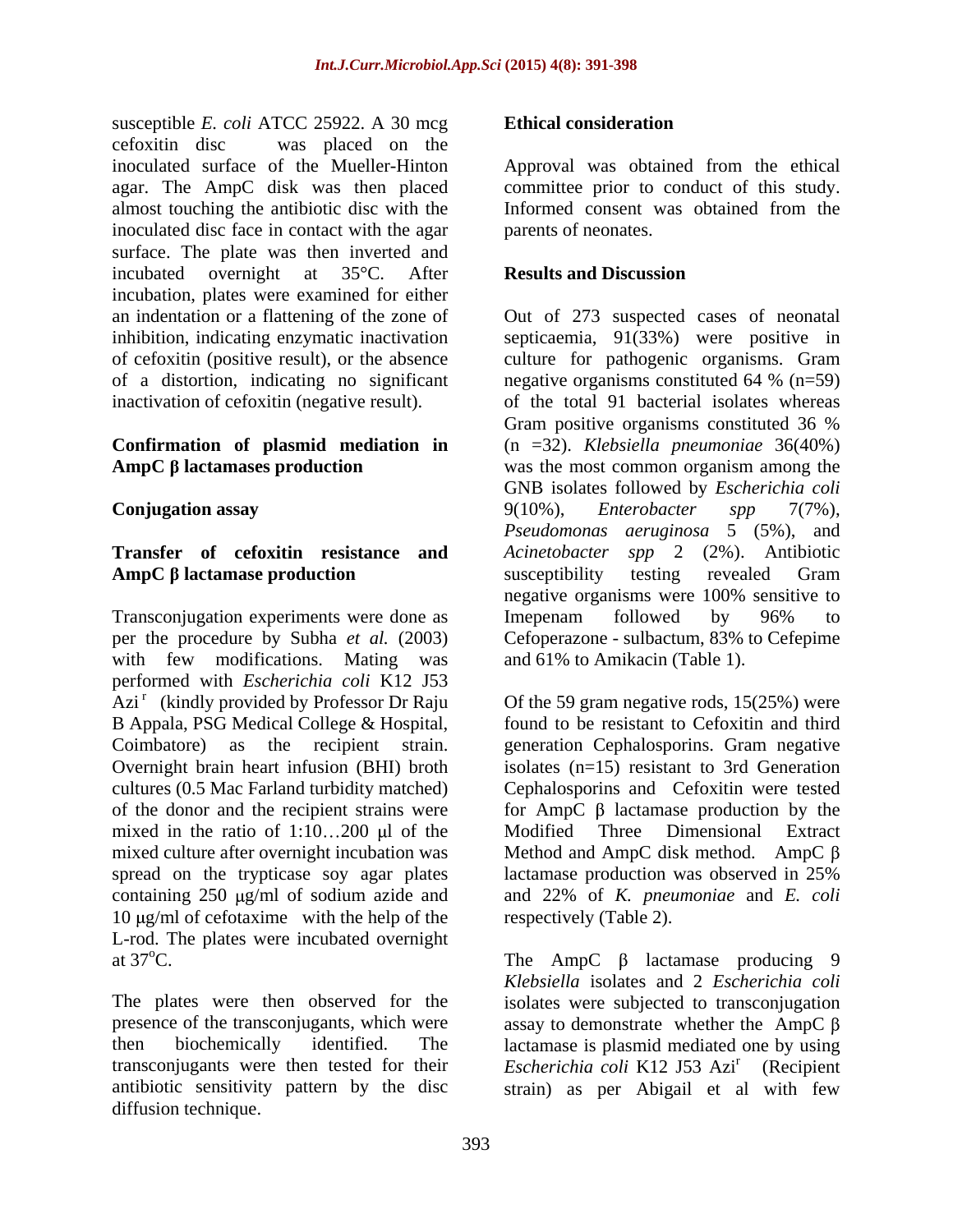modifications. The results showed transfer Amongst the mechanisms of resistance to of cefoxitin resistance (marker of AmpC) to third generation Cephalosporins, production the recipient strain from all the 9 AmpC  $\beta$  of ESBLs and AmpC  $\beta$  lactamases are the lactamase producing 9 *Klebsiella* most common. AmpC β lactamases are *pneumoniae* strains. In case of *Escherichia*  clinically important because they confer *coli,* only one strain showed the transfer of resistance to narrow expanded and broad cefoxitin resistance in the transconjugation spectrum Cephalosporins,  $\beta$  lactam  $\beta$ assay (Table 2). lactamase inhibitor combinations and

Septicemia is still a major cause of mortality increasingly reported as the major cause of optimal for detection of AmpC  $\beta$  lactamases. neonatal septicemia particularly in Asian<br>
countries. The emergence of multidrug various test methods namely, the Three present study were resistant to one or more Anil Kuruvilla *et al.* (1998). Present study used antibiotics, but also predominantly to unreliable (Hemalatha et al., 2007). (2006). This is probably due to emergence inexpensive phenotypic methods like of new variant of the existing strain as a

*pseudomonas* and *Enterobacter* to third generation cephalosporins were  $67\%$ ,  $56\%$ , harboring AmpC  $\beta$  lactamases. 20% and 14%, respectively. *Acinetobacter*  spp were 100% sensitive to third generation Cephalosporins. These findings were similar by the modified three dimensional extract to the study by Ziba *et al.* (2003) reported method and AmpC disc method.Isolates that resistance rate of *Klebsiella* harboring  $AmpC \beta$  lactamases were tested *pneumoniae*, *E. coli*, *Enterobacter* to third for plasmid mediation by conjugation assay. generation Cephalosporins were 60%, 30% and 20%. *Pseudomonas* and *Acinetobacter* In present study, 9 (25 %) *Klebsiella i*solates were 100% sensitive to third generation and 2 (22 %) *Escherichia coli* isolates were Cephalosporins.  $\qquad \qquad \text{positive for AmpC } \beta \text{ lactamase production.}$ 

lactamase inhibitor combinations and aztreonam (Neelam Taneja *et al.,* 2008).

and morbidity in the neonates. Nowadays Currently, CLSI documents do not indicate Gram negative microorganisms are the screening and confirmatory tests that are countries. The emergence of multidrug various test methods namely, the Three resistant Gram-negative bacteria is mainly Dimensional test, Modified Double Disk due to inadvertent use of broad-spectrum test, AmpC disk test (Nigel *et al.,* 2005). antibiotics. Majority of the Gram negative Inhibitor based method employing inhibitors and Gram positive organisms isolated in the like boronic acids, Broth micro dilution antibiotics. This is in concurrence with other of many phenotypic tests, isoelectric studies by Tallur *et al.* (2000) and Kurien focusing and genotypic characterization by revealed a very high degree of resistance of gold standard as the results with the Gram negative bacilli not only to commonly phenotypic tests can be ambiguous and broad spectrum Cephalosporins. These However these techniques are expensive and findings were compatible with other studies the requiring reagents are costly and not by Joshi *et al.* (2000) and Movahedian *et al.* easily available. Hence simple, reliable and result of mutations or may be plasmid borne. AmpC disk test method were used in this In the present study, resistance rate of Sinha *et al.* (2008) also reported that AmpC *Klebsiella pneumoniae, E. coli,*  disc test was easier, reliable and rapid optimal for detection of AmpC  $\beta$  lactamases.<br>However, several studies have been done on method and Cefoxitin Agar method. In spite various molecular methods are considered unreliable (Hemalatha *et al.,* 2007). inexpensive phenotypic methods like Modified three dimensional test method and study. Singal S Mathur (2005) and Parul method of detection of isolates harboring  $AmpC \beta$  lactamases.

AmpC  $\beta$  lactamases production was tested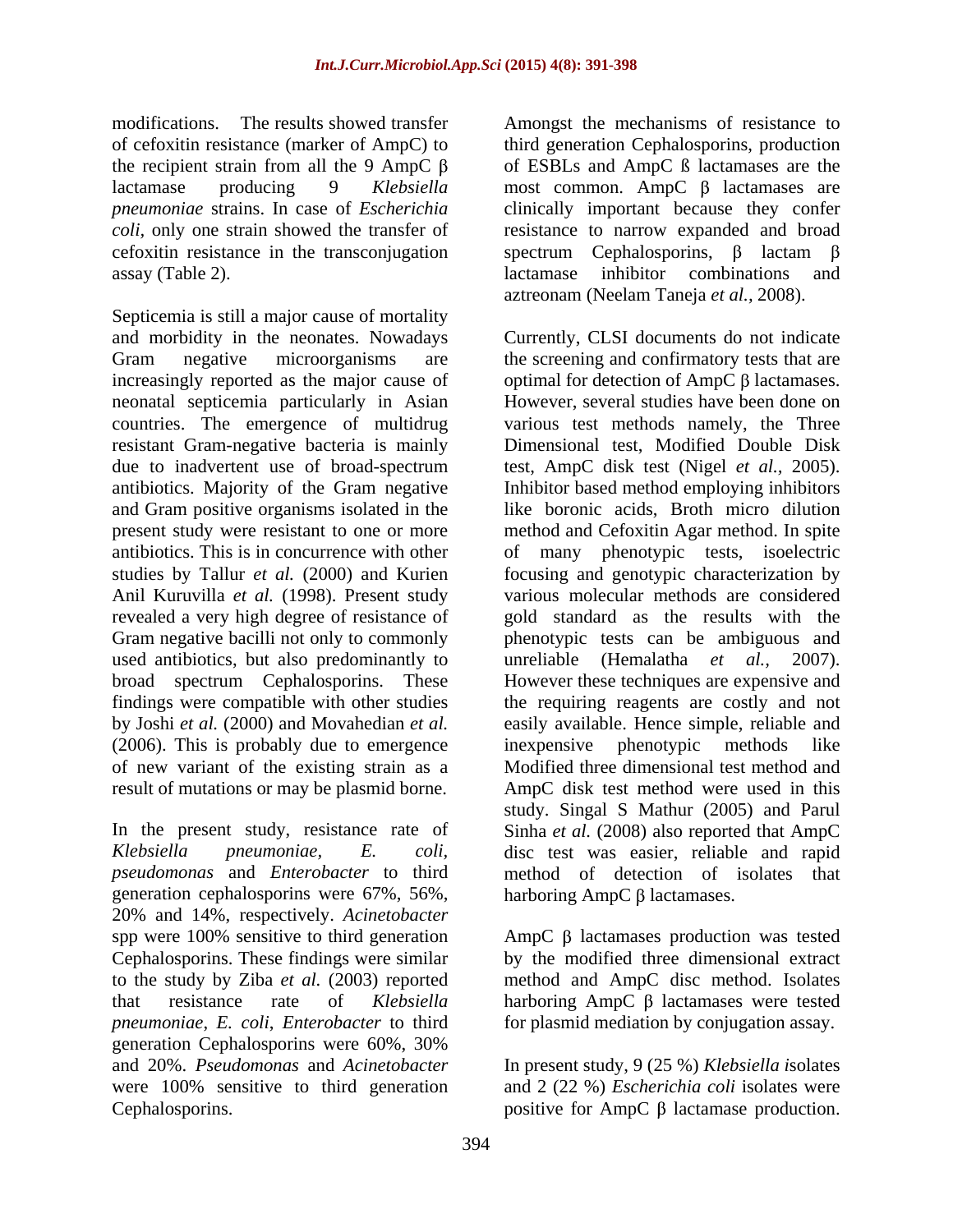Transfer of cefoxitin resistance to recipient Cefoxitin resistance in Klebsiella

Cefoxitin resistance in non AmpC producing *Klebsiella pneumoniae* is often due to porin

In *K. pneumoniae* AmpC  $\beta$  lactamase deficient mutants. The interruption of a production is only plasmid mediated but in porin gene by insertion sequences is a *E. coli* hyper production of chromosomal common type of mutation that causes the mediated AmpC and plasmid mediated. loss of porin expression and increased strain was observed in all AmpC producing *pneumoniae*. In *E. coli* hyper production of *Klebsiella* isolates and 1 of 2 AmpC chromosomal AmpC with OMP F porin loss producing *Escherichia coli* isolate. can produce similar resistance phenotype Cefoxitin resistance in *Klebsiella*  (Ratna *et al.,* 2003; Ananthan and Subha, 2005).

| Drugs                                                             | Klebsiella | E. coli<br>Entero            | Pseudom      | Acineto                                        |
|-------------------------------------------------------------------|------------|------------------------------|--------------|------------------------------------------------|
|                                                                   |            | bacter                       | onas         | <i>bacter</i>                                  |
|                                                                   | 14%        | 33%<br>28%                   | 20%          | 50%                                            |
| Gentamycin<br>Amikacin                                            | 44%        | 78%<br>43%                   | 8U%          | 100%                                           |
|                                                                   | 33%        | $ 44\%$<br>$12\%$            |              | 100%                                           |
| Cephalexin<br>Cefotaxime<br>Ceftazidime<br>Cefoxitin<br>Cefoxitin | 33%        | 44%<br>86%                   | 80%          |                                                |
|                                                                   | 44 %       | 56%<br>80%                   | 60%          | $\frac{100\%}{100\%}$                          |
|                                                                   | 31%        | 44%<br>$\sqrt{20}$<br>$12\%$ | $\delta U\%$ | 100%                                           |
|                                                                   | 67%        | 78%<br>$80\%$                | 80%          |                                                |
| Cefepime                                                          | 67%        | 100%<br>66%                  | 80%          | $\frac{100\%}{100\%}$<br>$\frac{100\%}{100\%}$ |
|                                                                   | 44%        | 44%<br>86%                   | 80%          |                                                |
|                                                                   | 64%        | 66%<br>$80\%$                | 80%          | 100%                                           |
| Aztreonam<br>Ciprofloxacin<br>Ofloxacin                           | 72%        | 56%                          |              | 100%                                           |
| Imepenam                                                          | $100\%$    | 100%<br>100%                 | 100%         | 100%                                           |
| Piperaziline                                                      | 33%        | 56%                          | 80%          | $\sim$ $\sim$                                  |
| Cs+sulbactum                                                      | 91%        | 100%                         |              |                                                |
| Amox-Cal                                                          | 67%        | 78%<br>86%                   | 80%          | 100%                                           |

**Table.1** Antibiotic susceptibility pattern of Gram negative isolates

**Table.2** Distribution of AmpC  $\beta$  lactamase producers

| Bacterial isolates         | Cefoxitin  | Modified                 | AmpC disk                               | Conjugation |
|----------------------------|------------|--------------------------|-----------------------------------------|-------------|
|                            | resistance | three                    | $\vert$ test                            | assay       |
|                            |            | dimensional              |                                         |             |
|                            |            | test                     |                                         |             |
| Klebsiella pneumoniae (36) | 12(33%)    | 9(25%)                   | 9(25%)                                  | 9(25%)      |
| Escherichia coli (9)       | 2(22%      | $(220\%)$<br>$\sim$ (447 | 2(22%<br>$\angle$ ( $\angle$ $\angle$ ) | $(11\%)$    |
| Enterobacter (7)           | (14%       |                          |                                         |             |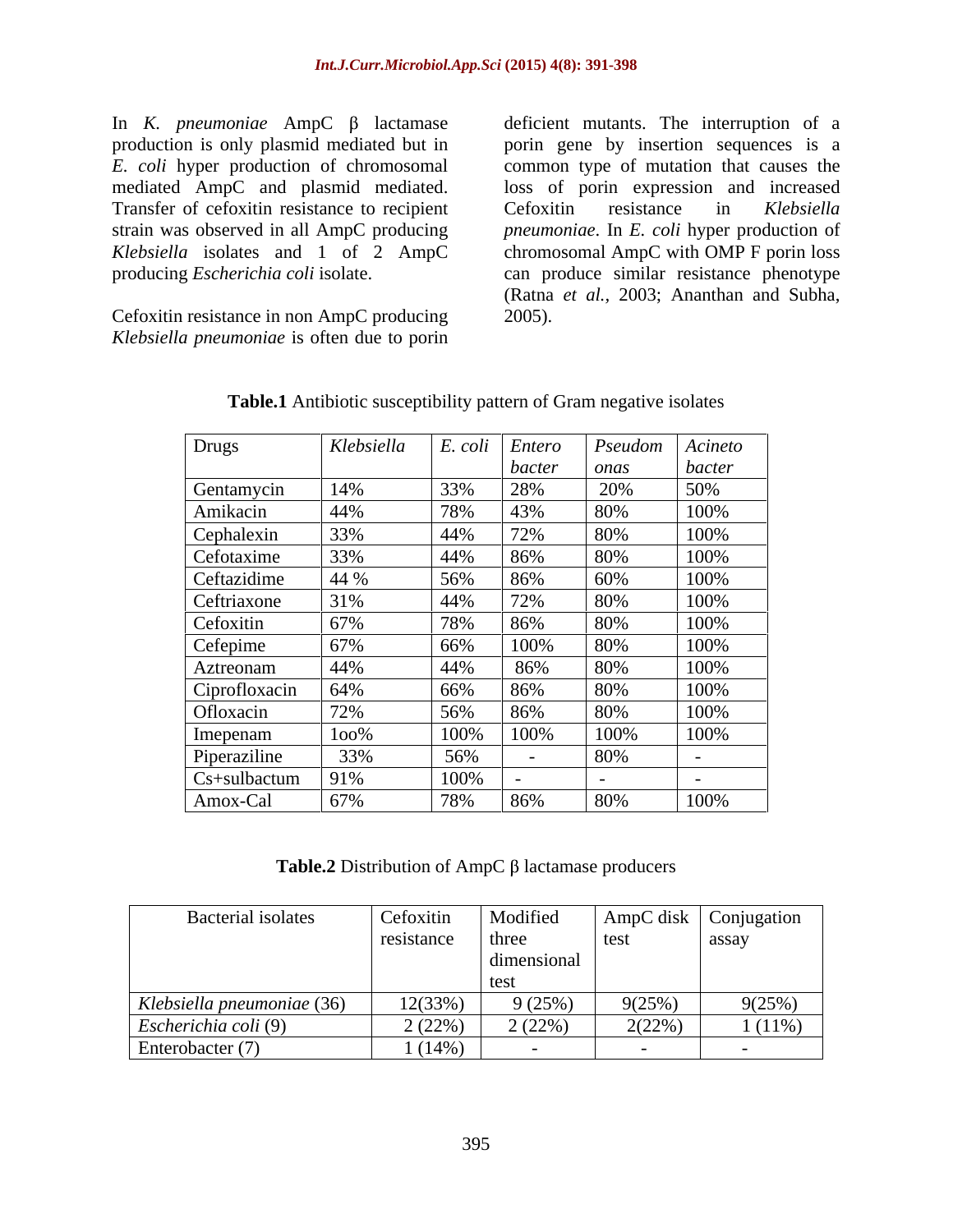#### *Int.J.Curr.Microbiol.App.Sci* **(2015) 4(8): 391-398**

**Figure.1** Modified three dimensional test



**Figure.2** AmpC disk test



In the present study, Plasmid mediated *Escherichia coli*, 4 (2.2%) *Klebsiella*  AmpC β lactamase production was observed pneumoniae, 2 (5%) *Citrobacter freundii* in 25% of *Klebsiella* isolates and 11% of and 1 (5.5%) isolate of *Enterobacter Escherichia coli* isolates. Similar findings were observed by Subha *et al.* (2003) from Chennai reported that, twenty eight isolates Plasmid mediated  $AmpC \beta$  lactamase (24.1%) of *Klebsiella* spp. and 12 (37.5%) lactamase producers. Manchanda and Singh AmpC detection has epidemiological cent of the clinical isolates were harboring

lactamases. Based on the species 9 (3.3%)

*aerogenes* harbored AmpC enzymes.

of *E. coli* were plasmid mediated  $\text{AmpC}$   $\beta$  negative isolates from neonatal septicemia. (2003) from Delhi also reported 20.7 per significance and as well as therapeutic  $\text{AmpC } \beta$  lactamases  $\qquad \qquad \text{production}$  is frequently accompanied by AmpC  $\beta$  lactamases<br>In contrast Ratna *et al.* (2003) from become limited. Also failure to identify Karnataka reported sixteen (3.3%) isolates  $\Delta mpc \beta$  lactamase producers may lead to were positive for plasmid mediated  $\text{AmpC} \beta$  inappropriate antimicrobial treatment and *aerogenes* harbored AmpC enzymes.<br>Plasmid mediated AmpC β lactamase production observed in 22% of Gram AmpC detection has epidemiological importance. Since  $AmpC$   $\beta$  lactamase multidrug resistance, therapeutic options become limited. Also failure to identify may result in increased mortality.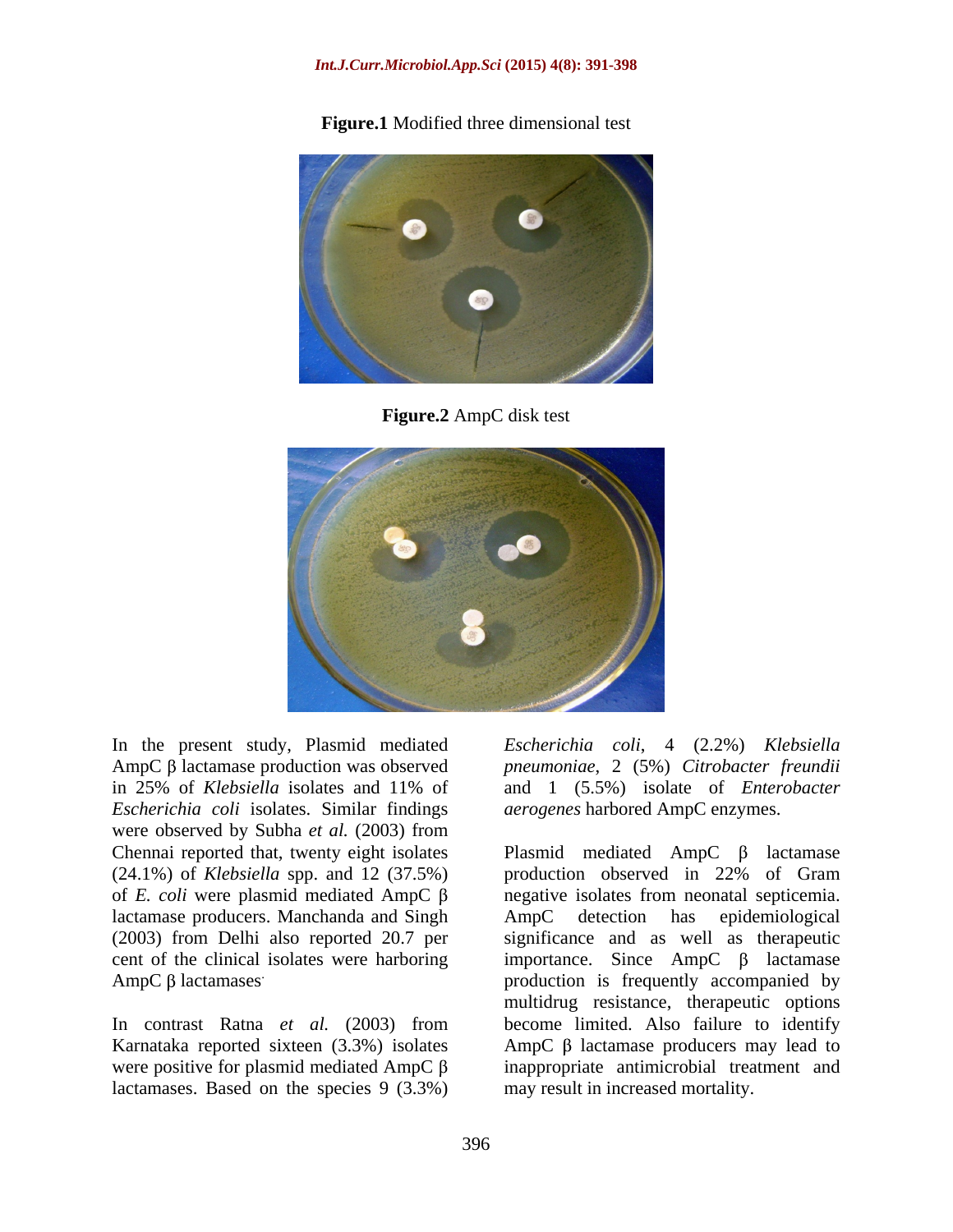- Ananthan, S., Subha, A. 2005. Cefoxitin<br>resistance mediated by loss of portion in Manchanda, V., Singh, N.P. 2003. resistance mediated by loss of porin in *pneumoniae* and *E. coli*. *Indian J. Med. Microbiol.,* 23(1): 20–23.
- Choudhury Habibur Rasul, Abul Hassan, M., Habibullah, M. 2007. Neonatal Hospital, Delhi, India. J.<br>sensis and use of antibiotic in a tertiary Chemother., 51: 415–418. sepsis and use of antibiotic in a tertiary care Hospital. *Pak. J. Med. Sci.,* 23(1):
- Jenkins, S.G., Herold, B.C. 2006. *Infect. I*<br>AmpC  $\beta$  lecterse reducing 97–102.  $\text{AmpC}$   $\beta$  lactamase-producing  $\frac{97-102}{100}$ meningitis: diagnostic and therapeutic challenge. *J. Perinatol.*, 26: 515–517. sepsis.<br>doi:10.1038/si in 7211550 84–89. doi:10.1038/sj.jp.7211550.
- Hemalatha, V., Padma, M., Uma sekar, 2007. Detection of AmpC beta lactamases production in *Escherichia coli* & Klebsiella by an inhibitor based method. *Indian J. Med. Res.,* 126:
- Jennifer A. Black, Ellen Smith Moland, Ashok Dogra, 2008. Occurrence of 2005. AmpC disk test for detection of ESBL & Amp-C β lactamases & 2005. AmpC disk test for detection of plasmid-mediated AmpC  $\beta$  lactamases chromosomal AmpC  $\beta$  Lactamases. *J. Med. Res.*, 127: 85–88.
- Joshi, S.J., Ghole, V.S., Niphadkar, K.B.<br>
2000. Neonatal gram negative detecting AmpC B lactamase-
- beta-Lactamases. *Emerg. Infect. Dis.,*
- Chandrasekhar, M.R. 2007. Extended Intensive Care Unit. *Indian J. Pediatr.,*
- Kurien Anil Kuruvilla, Swati Pillai, Mary

**References** Bacterial profile of sepsis in a neonatal unit in South India. *Indian Pediatr.,*  $35: 851 - 858.$ 

- clinical strains of *Klebsiella* Occurrence and detection of AmpC  $\beta$ Manchanda, V., Singh, N.P. 2003. lactamases among Gram negative clinical isolates using a modified three dimensional test at Guru Tegh Bahadur Hospital, Delhi, India. *J. Antimicrob. Chemother.,* 51: 415–418.
- 78 81. R. 2003. Profile of bactrial sepsis in Fakioglu, E., Queenan, A.M., Bush, K., neonates from Kashan in Iran. J. Mosayebi, Z., Movahedian, A.H., Moniri, neonates from Kashan in Iran. *J. Infect. Dis. Antimicrob. Agents.,* 20:  $97 - 102.$ 
	- *Escherichia coli* in neonatal Movahedian, A.H., Moniri, R., Mosayebi, meningitis: diagnostic and therapeutic Z. 2006. Bacterial culture of neonatal Movahedian, A.H., Moniri, R., Mosayebi, Z. 2006. Bacterial culture of neonatal sepsis. *Iranian J. Publ. Health*, 35(4): 84–89.
		- Nasim, K., Elsayed, S., Pitout, J.D.D. 2004. New method for laboratory detection of AmpC ß-Lactamases in *Escherichia coli* and *Klebsiella pneumoniae J. Clin. Microbiol.,* 42(10): 4799 4802.
	- 220 223. Neelam Taneja, Pooja Rao, Jitender Arora & in Enterobacteriaceae lacking agents in complicated UTI. *Indian J.* Ashok Dogra, 2008. Occurrence of ESBL & Amp-C  $\beta$  lactamases & susceptibility to newer antimicrobial *Med. Res.,* 127: 85–88.
- Clin. Microbiol., Pp. 3110–3113. Nigel P. Brenwald, Gail Jevons, Jenny 2000. Neonatal gram negative bacteremia. *Indian J. Pediatr.*, 67(1): producing clinical isolates of <br> *P*7–32 *Escherichia coli* and *Klebsiella* 27 32 Kenneth S. Thomson, 2001. Controversies *preumonia.* J. Antimicrob.<br>
about extended-spectrum and AmpC Chemother., 56(3): 600–601. about extended-spectrum and AmpC **Process** From the Bacterial profile of sepsis in a neonatal profile of sepsis in a neonatal profile of sepsis in a neonatal profile of sepsis in the *Rebelian density* of the *Rebelian Charmonica Charmonica Charmonica Ch* Andrews, 2005. Disc methods for detecting AmpC ß lactamase producing clinical isolates of *Escherichia coli* and *Klebsiella pneumonia. J. Antimicrob. Chemother.,* 56(3): 600–601. doi:10.1093/jac/dki278.
- Krishna, B.V.S., Asha, B. Patil, Parul Sinha, Rajni Sharma, Suman Rishi, Spectrum  $\beta$  lactamase Producing  $\qquad$  beta lactamase and AmpC beta *Klebsiella pneumoniae* in Neonatal 74: 627 630. care hospital in Jaipur. *Indian J.* 2008. Prevalence of extended spectrum beta lactamase and AmpC beta lactamase producers among *Escherichia coli* isolates in a tertiary Pathol. Microbiol., 51(3): 367-369.